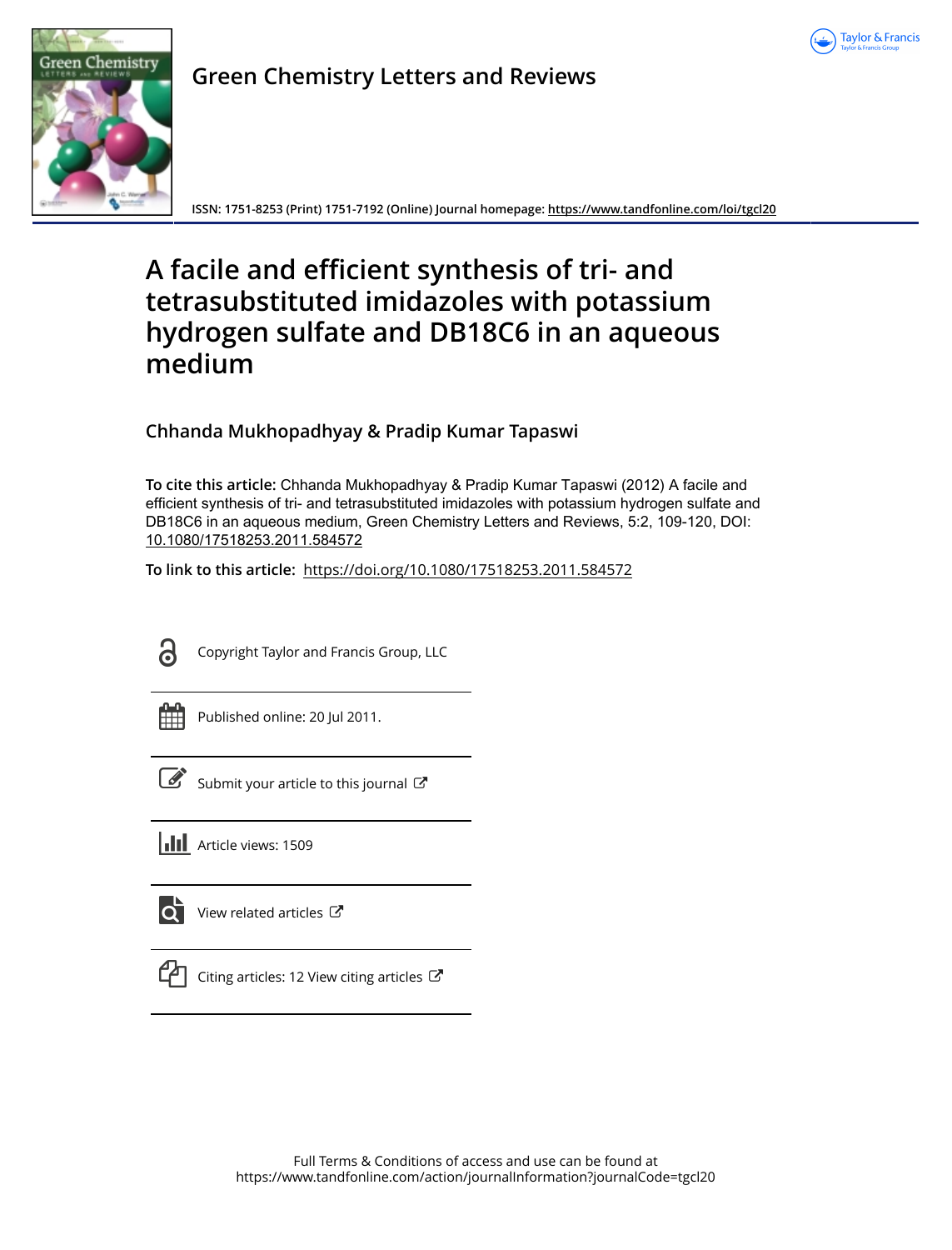

# RESEARCH LETTER

# A facile and efficient synthesis of tri- and tetrasubstituted imidazoles with potassium hydrogen sulfate and DB18C6 in an aqueous medium

Chhanda Mukhopadhyay\* and Pradip Kumar Tapaswi

Department of Chemistry, University of Calcutta, 92 APC Road, Kolkata 700009, India (Received 24 September 2010; final version received 18 April 2011)

Potassium hydrogen sulfate in the presence of dibenzo-18-crown-6(DB18C6) turns out to be a very efficient and effective catalyst for the facile synthesis of a wide variety of tri- and tetrasubstituted imidazoles in an aqueous medium at moderate temperature. The idea behind this is that the potassium ion, being trapped in the crown core, frees the hydrogen sulfate anion, which, because of its acidic nature, succeeds in the ready synthesis of the imidazoles.



Keywords: potassium hydrogen sulfate; DB18C6; tri- and tetrasubstituted imidazoles; aqueous medium; green reaction conditions

#### Introduction

The development of new methodologies to produce products of greater structural complexity from readily available simple starting materials with fewer synthetic steps but ensuring high yield under mild reaction conditions is the main challenge for the synthetic organic chemists  $(1, 2)$ . Again, because of global environmental legislation on chemical process industries, aqueous environment has been currently receiving considerable attention in organic chemistry  $(3-5)$  because water is abundant in nature, has virtually no cost, and is safest among all available solvents, thus leading to environmentally benign chemical processes (6).

Synthesis of imidazole ring system and its derivatives occupies an important place in the realm of natural and synthetic organic chemistry as the imidazole moiety, being a part of the side chain in histidine, plays a major role in the biological activity of many peptides and proteins. Several functionalized imidazole derivatives express many pharmacological properties and play important roles in biochemical processes (7). The potency and wide applicability of the imidazole pharmacophore are largely because of its hydrogen-bond donor-acceptor capability as well as because of its high affinity for metals, which are present in many protein active sites (8) (e.g. Zn, Fe, Mg). Diverse substituted imidazoles act as inhibitors of p38 MAP kinase  $(9)$ , B-Raf kinase  $(10)$ , glucagon receptors (11), plant growth regulators (12), therapeutic agents (13), antibacterial (14), antitumor (15), and pesticides (16). Recent advancements in green chemistry and organometallic chemistry expand the utility of imidazoles as ionic liquids  $(17-19)$  and Nheterocyclic carbenes (20). Because of their widespread applications in various streams, there is an increasing interest in research on imidazoles.

2,4,5-Trisubstituted imidazoles are usually synthesized by a multicomponent reaction involving benzil (or a substituted benzil), an aldehyde, and ammonium acetate as an ammonia source  $(21)$ , and many catalysts [silica/sulfuric acid  $(22, 23)$ , Yb $(OTf)$ <sub>3</sub>  $(24)$ , NiCl<sub>2</sub> 6H<sub>2</sub>O (25), oxalic acid (26), iodine (27), sulfanilic acid (28), tetrabutyl ammonium bromide (29), cerium ammonium nitrate (30),  $Zr(acac)<sub>4</sub>$  (31), InCl<sub>3</sub> $\cdot$ 3H<sub>2</sub>O (32)] as well as different activation modes [thermal activation, microwave irradiation  $(21, 33)$ , or ultrasounds (30, 31)] have been used to get the

\*Corresponding author. Email: cmukhop@yahoo.co.in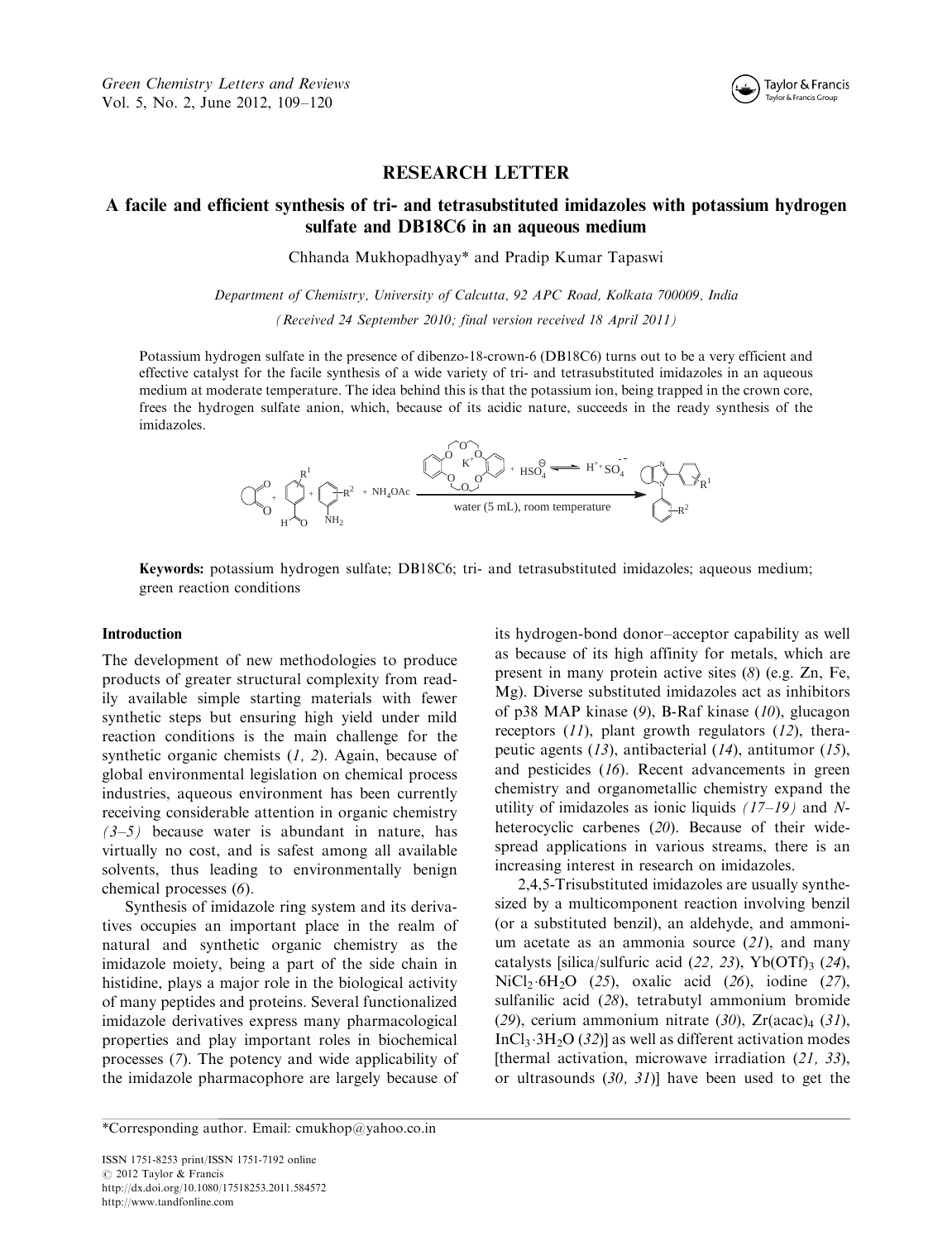desired imidazoles in high yields. Most of the earlier methodologies are performed either in solution [AcOH  $(21, 24)$ , EtOH  $(25, 27)$ , EtOH-H<sub>2</sub>O  $(26, 34)$ , 35)], under solventless conditions (22, 33, 36), or in ionic liquids (37, 38). But the synthesis of substituted imidazoles in an aqueous medium is rare. Actually there is only one report in this regard and that too under microwave irradiation at very high temperature  $(180-210\degree C)$  (39). Therefore, room for green methodologies for the rapid construction of substituted imidazoles in an aqueous medium at milder conditions still remains quite open.

Cyclic polyethers such as 18-crown-6(18C6) and dibenzo-18-crown-6(DB18C6) have some unique ability to bind metal cations and small neutral or ionic molecules selectively. Two kinds of binding forces for complexation of cyclic polyethers are well established: ion-dipole interaction and hydrogen bonding (40). Metal ions form complexes with crown ethers through ion-dipole electrostatic interactions, with the oxygen lone pairs being attracted to the cation positive charge (Scheme 1) and various organic molecules with acidic hydrogens binding to crown ethers via hydrogen bonding. Now, in the case of a salt, cyclic polyethers undergo complexation with the cations releasing the counter ion in the medium. Therefore, if the salt is an acid salt, say  $KHSO_4$ ,  $K^+$ ion will be first trapped by the crown ether followed by the release of  $HSO<sub>4</sub>$ . Again, in the case of an  $a$ queous medium,  $HSO_4^-$  will produce hydronium ion  $(\hat{H}_3O^+)$ , thereby making the medium acidic (Scheme 1). We have very efficiently used this idea for the synthesis of various substituted imidazoles.

In continuation of our search for the synthesis of biologically important heterocycles  $(41-44)$ , here we describe the synthesis of 2,4,5-tri- and 1,2,4,5-tetrasubstituted imidazoles in an aqueous medium under moderate reaction condition.

#### Results and discussion

Initially, we started the condensation of benzil (1 mmol), benzaldehyde (1 mmol), and ammonium acetate (3 mmol) in water (5 mL) at room temperature for 24 h in the absence of catalyst but the desired product was not formed at all. Then the same reaction mixture was refluxed on an oil bath for an extended period of time (24 h) which led to very poor

yield (15%) of 2,4,5-trisubstituted imidazole (Table 1, entry 2). Then, it was thought worthwhile to carry out the reaction in the presence of comparatively available crown ethers (18C6 and DB18C6) and acidic salts  $(KHSO<sub>4</sub>$  and NaHSO<sub>4</sub>). After a thorough screening with the above-mentioned crown ethers and salts, it was revealed that heating the reaction mixture at  $60^{\circ}$ C for 4 h yields the best result (92% of isolated yield, Table 1, entry 6) in the presence of 15 mol% of both DB18C6 and KHSO<sub>4</sub>. The details of the results obtained are given in Table 1.

Once the reaction was standardized, our first attempt was the synthesis of various 2,4,5-trisubstituted imidazoles with DB18C6 and  $KHSO<sub>4</sub>$  in water (Scheme 2), and the results are depicted in Table 2.

On examination of Table 2 we find that almost all of the 2,4,5-trisubstituted imidazoles were produced in high yields. A wide range of aromatic aldehydes bearing either electron donating or electron withdrawing substituents and different substituted benzils underwent this one-pot, three-component cyclocondensation to produce the products. Aliphatic aldehydes gave the corresponding imidazole in lower yield (52%) than did aromatic aldehydes while diacetyls gave lower yield of the product (65%) than that of other benzils. This is because of lower conjugation in the products than in the aromatic counterparts.

The same methodology was applied for the synthesis of 1,2,4,5-tetrasubstituted imidazoles via the one-pot, four-component condensation of an aldehyde, a benzil, a primary aromatic amine (as well as benzyl amine), and an ammonium acetate (Scheme 3), and the products were obtained in excellent yields in almost all cases except in the case of diacetyl where the yield is little lower (64%). The utility of this reaction was justified using various structurally different aldehydes and primary aromatic amines (Table 3).

The mechanism of the formation of trisubstituted imidazoles involves protonation of the aldehydic carbonyl, diamine intermediate [A] formation with two molecules of ammonia from ammonium acetate and condensation with one molecule of diketone compound to form intermediate [B] that subsequently aromatized to produce the final products. In the case of tetrasubstituted imidazoles, the mechanism proceeds through the formation of the imine of the



Scheme 1. Potassium ion being trapped by the six oxygen atoms in the 18-crown-6 core and generation of hydronium ion in an aqueous medium.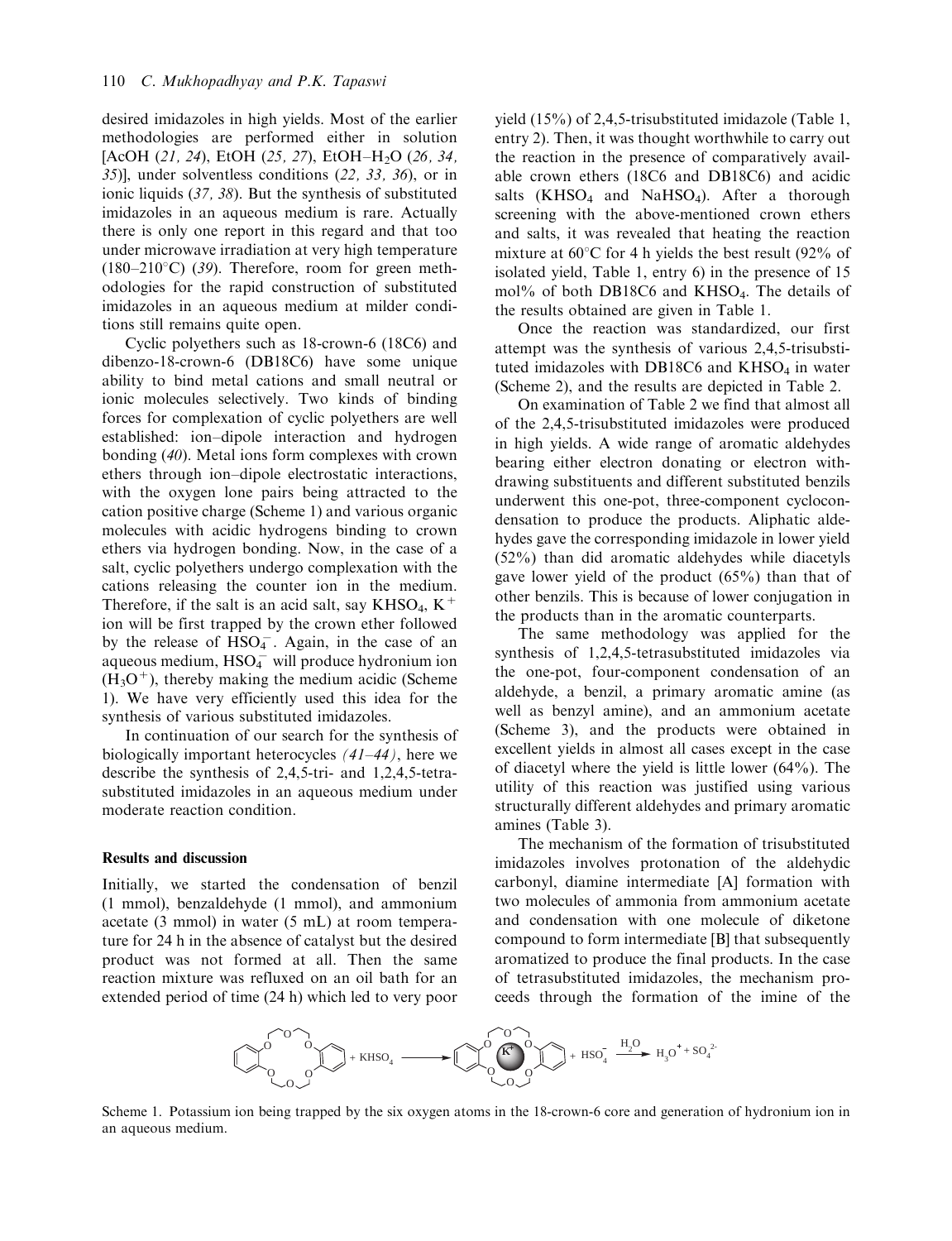Table 1. Condensation of benzil, benzaldehyde, and ammonium acetate in the presence of crown ethers and salts in an aqueous medium.



| Entry | Crown ether<br>$(mol\%)$ | Salt $(mol\%)$         | Temperature $(^{\circ}C)$ | Time (h) | Yield $(\% )$<br>(isolated) |
|-------|--------------------------|------------------------|---------------------------|----------|-----------------------------|
|       |                          |                        | 25                        | 24       | Nil                         |
|       |                          |                        | 100                       | 24       | 15                          |
|       | 18C6(15)                 | KHSO <sub>4</sub> (15) | 25                        | 24       | Trace                       |
| 4     | 18C6(15)                 | KHSO <sub>4</sub> (15) | 60                        | 6        | 75                          |
|       | <b>DB18C6</b> (15)       | KHSO <sub>4</sub> (15) | 25                        | 24       | Trace                       |
| 6     | <b>DB18C6</b> (15)       | KHSO <sub>4</sub> (15) | 60                        | 4        | 92                          |
|       | <b>DB18C6</b> (15)       | $NaHSO4$ (15)          | 60                        | 6        | 55                          |

aromatic aldehydes with aromatic amines (as it is more stable than the imine of aldehydes and ammonia). This imine subsequently forms the diamine intermediate with ammonia and the rest of the mechanism remains the same. Because of the formation of the more stable imine intermediate in the case of four-component reaction of benzil, ammonium acetate, aromatic aldehydes, and aromatic primary amines, 1,2,4,5-tetrasubstituted imidazoles are exclusively formed (in place of the mixture of tri- and tetrasubstituted imidazoles). The detail of the mechanism is given in Scheme 4.

After extraction by ethylacetate, the aqueous part containing DB18C6 and  $KHSO<sub>4</sub>$  can be recycled at least six times for imidazole synthesis without substantial loss in the yield of the reaction. Therefore, the catalytic efficiency is quite high.

#### Experimental

#### General procedure for the trisubstituted imidazole formation

To a mixture of aldehyde (1 mmol), benzil (1 mmol), and ammonium acetate (3 mmol) in water (5 mL) were added DB18C6 (15 mol%) and  $KHSO<sub>4</sub>$  (15 mol%), and the mixture was stirred at room temperature for 15 min. The resulting mixture was heated on a water bath at  $60^{\circ}$ C for the stipulated time mentioned in Table 2. When the reaction was complete as monitored by TLC, the reaction mixture was extracted with EtOAc  $(3 \times 10 \text{ mL})$  and dried over anhydrous  $Na<sub>2</sub>SO<sub>4</sub>$ . After removal of the solvent in vacuo, the pure products were obtained by direct crystallization from ethanol.

After extraction by ethylacetate, the aqueous part containing DB18C6 and KHSO<sub>4</sub> can be reused at least six times for the imidazole synthesis. This recyclability of the catalyst increases its catalytic efficiency.

For large-scale preparation, aldehyde (10 mmol), benzil (10 mmol), ammonium acetate (30 mmol), water (20 mL), DB18C6 (15 mol%), and KHSO<sub>4</sub> (15 mol%) were taken in a round-bottom flask (100 mL) and stirred at room temperature for 30 min. The resulting mixture was heated on a water bath at  $60^{\circ}$ C until the reaction was completed (monitored by TLC). After the completion of the reaction, the reaction mixture was extracted with EtOAc  $(3 \times 20)$ mL) and dried over anhydrous  $Na<sub>2</sub>SO<sub>4</sub>$ . After removal of the solvent in vacuo, the pure products were obtained by direct crystallization from ethanol.

# General procedure for the tetrasubstituted imidazole formation

In the case of tetrasubstituted imidazoles, aldehyde (1 mmol), benzil (1 mmol), ammonium acetate (1.5 mmol), aromatic primary amines (1 mmol), DB18C6 (15 mol%), and KHSO<sub>4</sub> (15 mol%) were taken in water (5 mL), and the rest of the procedure remains the same. The final products were obtained by extraction with ethyl acetate, solvent removal in vacuo and crystallization from ethanol.

For large-scale preparation of tetrasubstituted imidazoles, aldehyde (10 mmol), benzil (10 mmol), primary amines (10 mmol), ammonium acetate (15 mmol), water (20 mL), DB18C6(15 mol%), and  $KHSO<sub>4</sub>$  (15 mol%) were taken in a round- bottom flask (100 mL) and stirred at room temperature for 30 min. The resulting mixture was heated on a water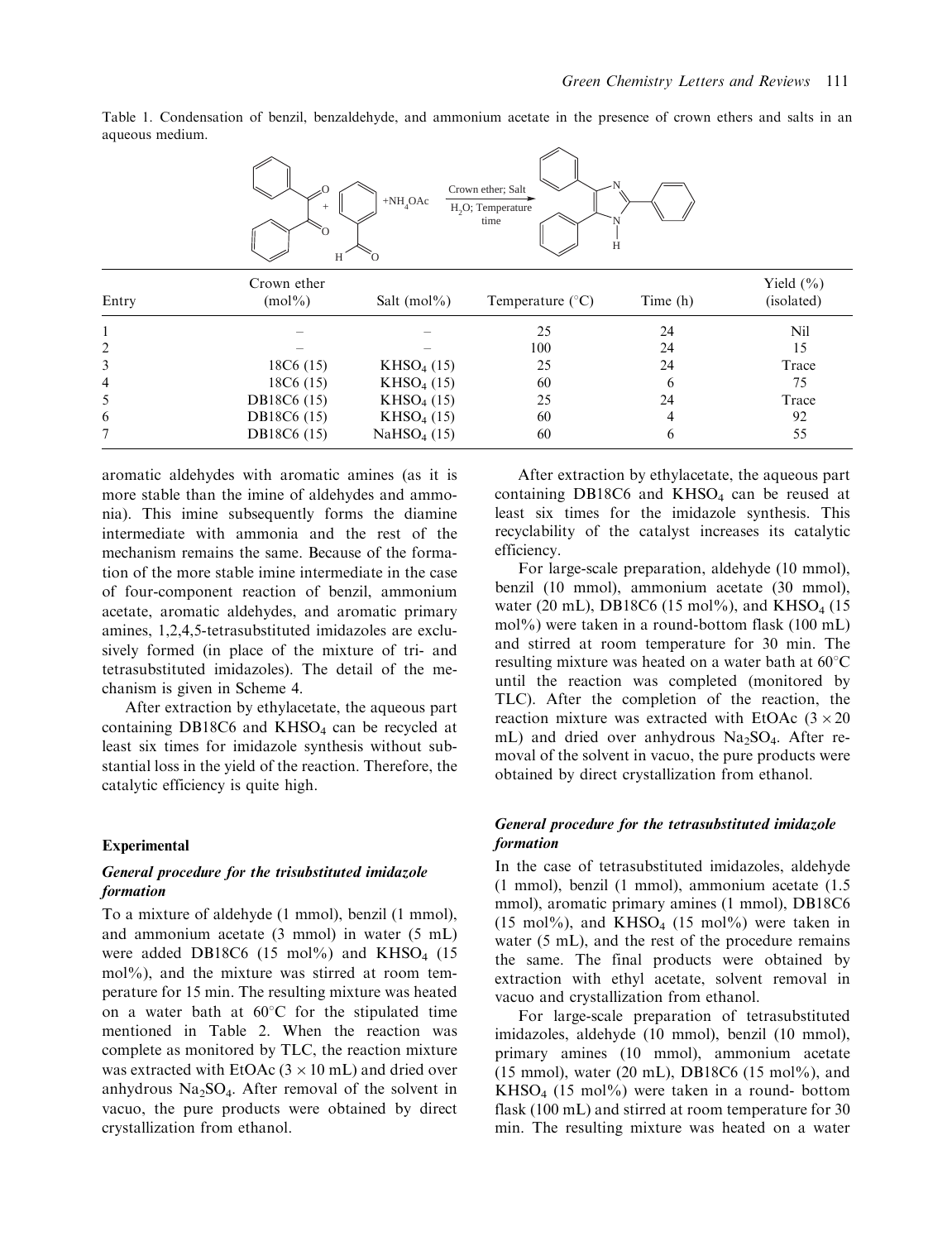

Scheme 2. Synthesis of 2,4,5-trisubstituted imidazoles in an aqueous medium using DB18C6 and KHSO<sub>4</sub> (15 mol%).

bath at  $60^{\circ}$ C until the reaction was complete (monitored by TLC). After the completion of the reaction, the reaction mixture was extracted with EtOAc  $(3 \times 20 \text{ mL})$  and dried over anhydrous Na<sub>2</sub>SO<sub>4</sub>. After removal of the solvent in vacuo, the pure products were obtained by direct crystallization from ethanol.

All the products gave satisfactory IR,  ${}^{1}H$  NMR,  $13^{\circ}$ C NMR, and analytical data as given below.

#### 4,5-Bis-(4-chlorophenyl)-2-(3?-nitrophenyl)-1Himidazole (Table 2, entry 7)

The titled compound was obtained as a yellow solid (420 mg, 93%);  $R_f = 0.44$  (25% ethylacetate/75% petroleum ether). M.P.:  $314-315^{\circ}$ C (MeOH); IR (KBr): 3072, 2964, 2376, 1527, 1348, 1091, and 834 cm<sup>-1</sup>. <sup>1</sup>H NMR (300 MHz,  $d_6$ -DMSO): 12.84 (s, 1H), 8.65 (s, 1H), 8.21 (d,  $J=7.2$  Hz, 1H), 7.91 (d,  $J=7.8$  Hz, 1H), 7.46 (t,  $J=7.8$  Hz, 1H), 7.40-7.10 (m, 8H).  $^{13}$ C NMR (75 MHz,  $d_6$ -DMSO): 148.3, 143.9, 136.9, 133.5, 132.8, 131.6, 131.2, 130.3, 130.1, 129.3, 128.9, 128.4, 122.7, 119.5, 117.8. Anal. calcd. for  $C_{21}H_{13}N_3O_2Cl_2$  (%): C 61.48, H 3.19, N 10.24. Found (%): C 61.36, H 3.27, N 10.28.

#### $1-(4a-Chlorophenyl)-2-(4'-hydroxy-3'$ methoxyphenyl)-4,5-diphenyl-imidazole (Table 3, entry 1)

The titled compound was obtained as a white solid (420 mg, 93%);  $R_f = 0.54$  (25% ethylacetate/75%) petroleum ether). M.P.:  $196-198^{\circ}C$  (EtOAc); IR (KBr): 3411, 3058, 1600, 1490, 1438, 1380, 1272, 1228, 1090, 1027, and 698 cm<sup>-1</sup>. <sup>1</sup>H NMR (300 MHz, CDCl<sub>3</sub>): 7.60 (dd,  $J = 8.0$ , 1.5 Hz, 2H, C<sub>4</sub>- and  $C_5$ -phenyl protons), 7.33–7.18 (m, 8H,  $C_4$ -,  $C_5$ -phenyl protons), 7.13 (dd,  $J=8.6$ , 1.5 Hz, 3H, C<sub>2a</sub>-, C<sub>6a</sub>-, C<sub>2</sub> $-H$ ), 6.99 (d, J = 8.4 Hz, 2H, C<sub>3a</sub>-, C<sub>5a</sub>-H), 6.77-6.70 (m, 2H, C<sub>5</sub> $\text{-}$ , C<sub>6</sub> $\text{-}$ H), 3.74 (s, 3H, C<sub>3</sub> $\text{-}$ OCH<sub>3</sub>). <sup>13</sup>C NMR (75 MHz, CDCl<sub>3</sub>): [146.9, 146.5, 146.4]  $(C_{4}$ ,  $C_{3}$ , and  $C_{2}$ ], 137.6  $(C_{4}$ , 135.6  $(C_{1a})$ , 134.2  $(C_{4a})$ , 133.6  $(C_5)$ , 131.1 (2C,  $C_4$ - and  $C_5$ -phenyl carbons), [130.2, 130.1 (ipso to  $C_4$ - and  $C_5$ -, respectively)], 129.6 (2C, C<sub>2a</sub>, C<sub>6a</sub>), 129.3 (2C, C<sub>3a</sub>, C<sub>5a</sub>), 128.5 (2C,  $C_4$ -, and  $C_5$ -phenyl carbons), 128.2 ( $C_4$ - or  $C_5$ -phenyl carbon), 128.1 (2C,  $C_4$ - or  $C_5$ -phenyl carbons), 127.5 (2C,  $C_{4}$ - or  $C_{5}$ -phenyl carbons), 126.8 ( $C_4$ - or  $C_5$ -phenyl carbons), 122.5 ( $C_6$ ), 121.4  $(C_1)$ , 114.3  $(C_2)$ , 112.0  $(C_5)$ , 55.8 (-OCH<sub>3</sub>). Anal. calcd. for  $C_{28}H_{21}N_2O_2Cl$  (%): C 74.25, H 4.67, N 6.19. Found (%): C 74.13, H 4.79, N 6.24.

#### $1-(4a-Chlorophenyl)-2-(2',5'-dimethoxyphenyl)-4,5$ diphenyl-imidazole (Table 3, entry 2)

The titled compound was obtained as a white solid (429 mg, 92%);  $R_f = 0.75$  (25% ethylacetate/75%) petroleum ether). M.P.:  $246-248^{\circ}$ C (EtOAc); IR (KBr): 3341, 2936, 2372, 1602, 1522, 1484, 1441, 1221, 1178, 1045, and 694 cm<sup>-1</sup>. <sup>1</sup>H NMR (300 MHz, CDCl<sub>3</sub>): 7.61 (dd,  $J=7.5$ , 1.2 Hz, 2H, C<sub>4</sub>-, C<sub>5</sub>phenyl protons),  $7.33-7.20$  (m, 8H,  $C_4$ -,  $C_5$ -phenyl protons), 7.18-7.11 (m, 3H,  $C_{2a}$ ,  $C_{6a}$ , and  $C_{6}$ -H), 6.95–6.86 (m, 3H,  $C_{3a}$ ,  $C_{5a}$ , and  $C_{4}$ -H), 6.65 (d,  $J=9.0, 1H, C<sub>3</sub>$ -H), 3.82 (s, 3H, C<sub>2</sub><sup>-</sup>OMe), 3.32 (s, 3H, C<sub>5</sub>-OMe). <sup>13</sup>C NMR (75 MHz, CDCl<sub>3</sub>): 153.4  $(C_2)$ , 150.9  $(C_5)$ , 145.0  $(C_2)$ , 137.8  $(C_4)$ , 135.6  $(C_{1a})$ , 133.7 (C<sub>5</sub>), 133.2 (C<sub>4a</sub>), 130.9 (2C, C<sub>4</sub>-, C<sub>5</sub>-phenyl carbons), 130.2 (ipso to  $C_4$ ), 129.4 (ipso to  $C_5$ ), 128.5  $(2C, C_{2a}, C_{6a})$ , 128.4 (2C,  $C_{3a}, C_{5a}$ ), 128.3 (2C,  $C_4, C_5$ phenyl carbons), 128.1 ( $C_4$ - or  $C_5$ -phenyl carbon), 128.0 (2C,  $C_4$ -,  $C_5$ -phenyl carbons), 127.5 (2C,  $C_4$ -,  $C_5$ -phenyl carbons), 126.7 ( $C_4$ - or  $C_5$ -phenyl carbon), 119.8 (C<sub>1</sub><sup>'</sup>), 117.1 (C<sub>6</sub><sup>'</sup>), 116.9 (C<sub>4</sub><sup>'</sup>), 111.8 (C<sub>3</sub><sup>'</sup>), 55.8  $(C_2$ -OMe), and 55.0  $(C_5$ -OMe). Anal. calcd. for  $C_{29}H_{23}N_2O_2Cl$  (%): C 74.59, H 4.96, N 5.99. Found (%): C 74.45, H 5.12, N 6.08.

#### 1-(4a-Chlorophenyl)-2-(3?,4?-dimethoxyphenyl)-4,5 diphenyl-imidazole (Table 3, entry 3)

The titled compound was obtained as a white crystalline solid (401 mg, 86%);  $R_f = 0.57$  (25% ethylacetate/ 75% petroleum ether). M.P.:  $172^{\circ}$ C (EtOAc); IR (KBr): 3432, 3053, 2933, 2375, 1597, 1491, 1442, 1405, 1329, 1176, 1131, 1087, 1022, 845, 772, and 702 cm<sup>-1</sup>. <sup>1</sup>H NMR (300 MHz, CDCl<sub>3</sub>): 7.62 (d,  $J = 7.5$ Hz, 2H,  $C_4$ - and  $C_5$ -phenyl protons), 7.26–7.17 (m, 8H, C<sub>4</sub>-, C<sub>5</sub>-phenyl protons), 7.14 (brd,  $J=5.7$  Hz, 2H,  $C_{2a}$ -H and  $C_{6a}$ -H), 7.06 (s, 1H,  $C_{2}$ -H), 7.00 (d,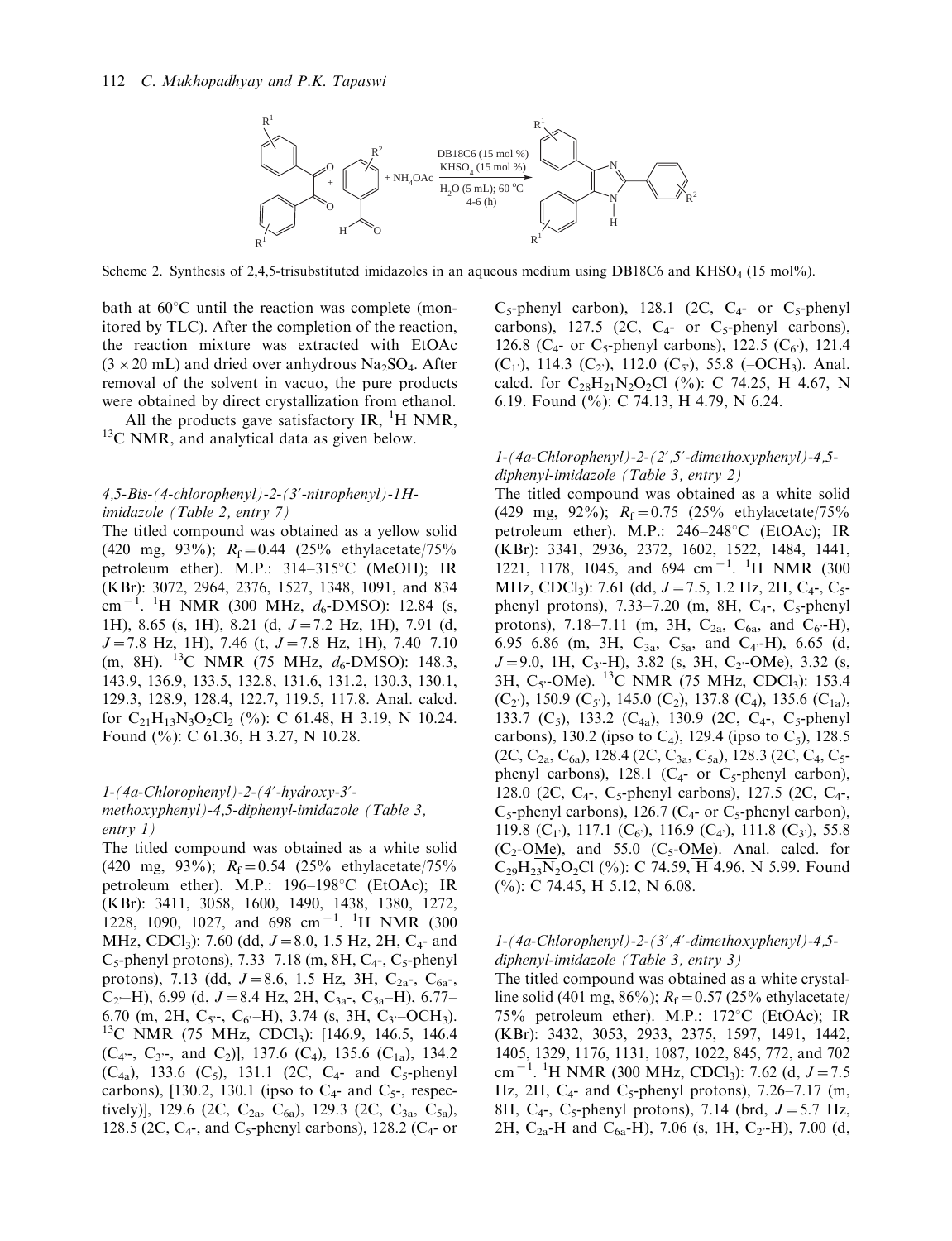| Entry                    | $\mathop{\text{\rm Products}}$                                                | Time (h)       | Yield (%) (isolated) | $- - - - - -$<br>${\bf References}$ |
|--------------------------|-------------------------------------------------------------------------------|----------------|----------------------|-------------------------------------|
| $\mathbf{1}$             | $\frac{N}{H}$                                                                 | $\overline{4}$ | $92\,$               | $45\,$                              |
| $\overline{c}$           | Br<br>N<br>H                                                                  | $\overline{4}$ | $90\,$               | $45\,$                              |
| $\overline{\mathbf{3}}$  | N<br>H<br>NO <sub>2</sub>                                                     | 5.5            | $87\,$               | $45\,$                              |
| $\overline{\mathcal{L}}$ | 'N<br>H                                                                       | $\sqrt{6}$     | $82\,$               | $\sqrt{46}$                         |
| 5                        | OMe<br>$\frac{N}{H}$                                                          | $\overline{4}$ | $92\,$               | $2\sqrt{l}$                         |
| 6                        | $\overline{\text{Cl}}$<br>Me<br>N<br>H<br>Cl                                  | $\mathfrak{s}$ | $90\,$               | $47\,$                              |
| $\overline{7}$           | $\mathop{\rm Cl}\nolimits$<br>N<br>H<br>$\mathrm{NO}_2$<br>$Cl \sim$          | $\sqrt{6}$     | $\bf 89$             |                                     |
| 8                        | Me<br>$\frac{N}{H}$<br>Me                                                     | $\overline{4}$ | 92                   | $2\sqrt{l}$                         |
| 9                        | CH <sub>3</sub><br>Ĥ                                                          | $\sqrt{6}$     | $52\,$               | $47\,$                              |
| $10\,$                   | OCH <sub>3</sub><br>$\rm H_3C$<br>OCH <sub>3</sub><br>$H_3C$<br>$\frac{N}{H}$ | $\overline{4}$ | 65                   | $4\sqrt{3}$                         |

Table 2. Synthesis of 2,4,5-trisubstituted imidazoles in an aqueous medium using DB18C6 and KHSO<sub>4</sub> (15 mol%).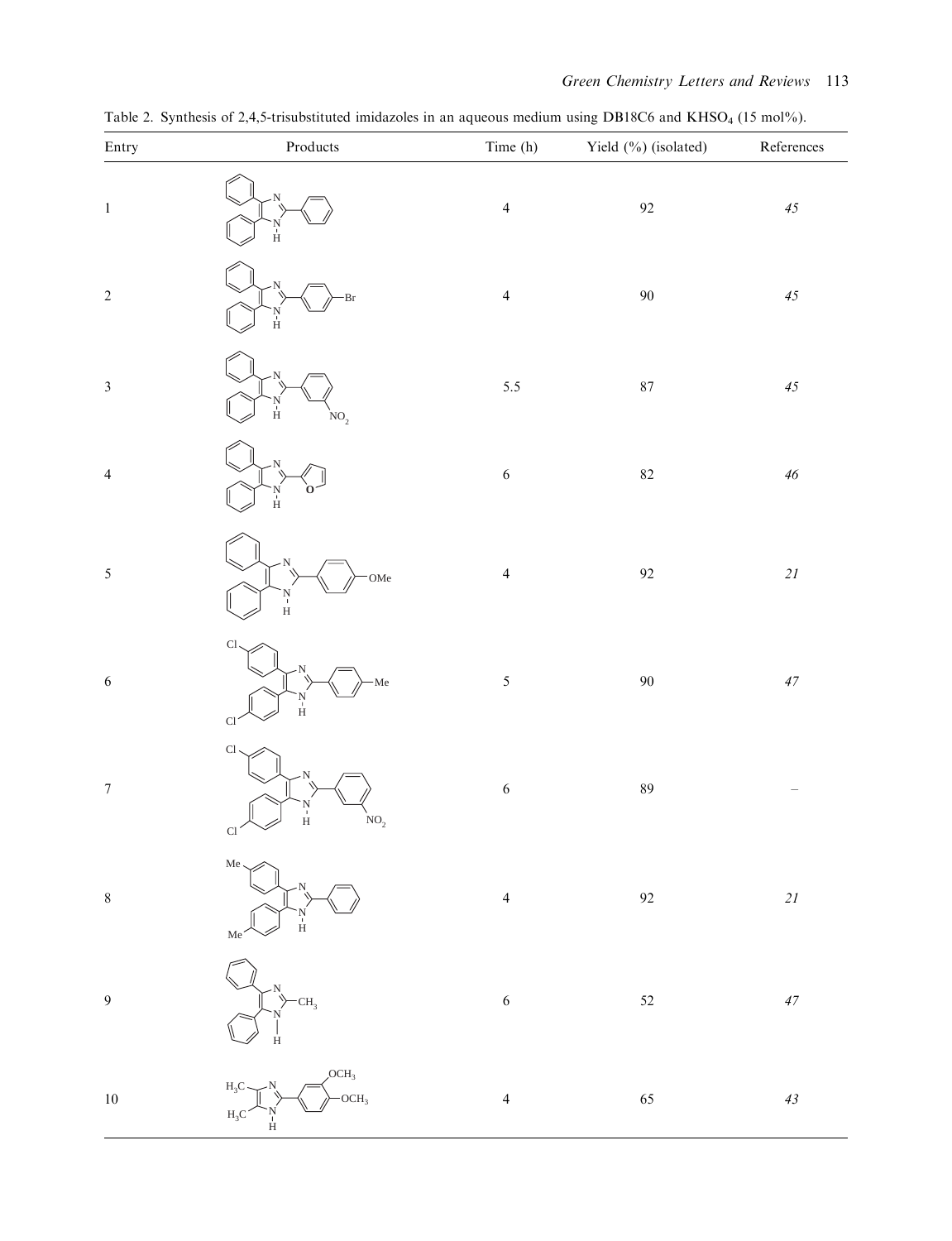

Scheme 3. Synthesis of 1,2,4,5-tetrasubstituted imidazoles in an aqueous medium using DB18C6 and KHSO<sub>4</sub> (15 mol%).

 $J=8.1$  Hz, 2H, C<sub>3a</sub>-H and C<sub>5a</sub>-H), 6.91 (d,  $J=8.4$ Hz, 1H,  $C_{6}$ -H), 6.74 (d,  $J=8.4$  Hz, 1H,  $C_{5}$ -H), 3.85  $(s, 3H, C_4$ <sup>-</sup>OCH<sub>3</sub>), 3.74  $(s, 3H, C_3$ <sup>-</sup>OCH<sub>3</sub>).<sup>13</sup>C NMR (75 MHz, CDCl<sub>3</sub>): 149.3 (C<sub>4</sub><sup>2</sup>), 148.4 (C<sub>3</sub><sup>2</sup>), 146.6 (C<sub>2</sub>), 137.8 (C<sub>4</sub>), 135.6 (C<sub>1a</sub>), 134.0 (C<sub>4a</sub>), 133.8 (C<sub>5</sub>), 130.9 (2C,  $C_4$ -, $C_5$ -phenyl carbons), 130.2 (ipso to  $C_4$ ), 130.09 (ipso to C<sub>5</sub>), 129.6 (2C, C<sub>2a</sub>, C<sub>6a</sub>), 129.2 (2C,  $C_{3a}$ ,  $C_{5a}$ ), 128.4 (2C,  $C_{4}$ -,  $C_{5}$ -phenyl carbons), 128.1  $(C_4$ - or  $C_5$ -phenyl carbon), 128.0 (2C,  $C_4$ -,  $C_5$ -phenyl carbons), 127.2 (2C,  $C_4$ -,  $C_5$ -phenyl carbons), 126.6 (C<sub>4</sub>- or C<sub>5</sub>-phenyl carbon), 122.4 (C<sub>1</sub>), 121.7 (C<sub>6</sub>), 112.1 (C<sub>2</sub><sup>'</sup>), 110.6 (C<sub>5</sub><sup>'</sup>), (55.5 and 55.7) (2 × OCH<sub>3</sub>). Anal. calcd. for  $C_{29}H_{23}N_{2}O_{2}Cl$  (%): C 74.59, H 4.96, N 6.00. Found (%): C 74.43, H 5.04, N 6.07.

#### 1-(4a-Chlorophenyl)-2-(4'-hydroxyphenyl)-4,5 diphenyl-imidazole (Table 3, entry 4)

The titled compound was obtained as an off-white solid (397 mg, 94%);  $R_f = 0.37$  (25% ethylacetate/ 75% petroleum ether). M.P.:  $290^{\circ}$ C (MeOH); IR (KBr): 3034, 2935, 2593, 2490, 1604, 1488, 1440, 1398, 1276, 1165, 1094, 836, and 698 cm<sup>-1</sup>.<br><sup>1</sup>H NMP (300 MHz, CDCL): 0.72 (bp

<sup>1</sup>H NMR (300 MHz, CDCl<sub>3</sub>): 9.72 (brs, 1H,  $-$ OH), 7.46 (d,  $J = 7.2$  Hz, 2H, C<sub>4</sub>,C<sub>5</sub>-phenyl protons), 7.33 (d,  $J=8.7$  Hz, 2H, C<sub>2</sub>-H and C<sub>6</sub> $-H$ ), 7.27-7.25 (m, 3H,  $C_{3a}$ -H,  $C_{5a}$ -H, and one from either  $C_{4}$ - or  $C_{5}$ phenyl protons), 7.21–7.11 (m, 9H, C<sub>3</sub>-H, C<sub>5</sub>-H, and seven from  $C_4$ -,  $C_5$ -phenyl protons), 6.67 (d,  $J=8.7H$ , 2H, C<sub>2a</sub>-H and C<sub>6a</sub>-H). <sup>13</sup>C NMR (75 MHz, CDCl<sub>3</sub>): 157.8 (C<sub>4</sub>), 146.7 (C<sub>2</sub>), 136.7 (C<sub>4</sub>), 135.9 (C<sub>5</sub>), 134.5 (C<sub>1a</sub>), 133.1 (C<sub>4a</sub>), 131.2 (2C, C<sub>4</sub>-,  $C_5$ -phenyl carbons), 130.6 (2C,  $C_{2a}$ ,  $C_{6a}$ ), 130.54 (ipso to C<sub>4</sub>), 130.50 (ipso to C<sub>5</sub>), 130.0 (2C, C<sub>3a</sub>, C<sub>5a</sub>), 129.3 (2C, C<sub>4</sub>-, C<sub>5</sub>-phenyl carbons), 128.6 (2C, C<sub>4</sub>-, C<sub>5</sub>phenyl carbons), 128.5 (2C,  $C_4$ -,  $C_5$ -phenyl carbons), 128.2 (2C,  $C_4$ -,  $C_5$ -phenyl carbons), 126.4 (2C,  $C_2$ ),  $(C_6)$ , 121.1  $(C_1)$ , 115.2  $(C_3, C_5)$ . Anal. calcd. for  $C_{27}H_{19}N_2$ OCl (%): C 76.68, H 4.53, N 6.62. Found (%): C 76.79, H 4.66, N 6.51.

2-(4'-Chlorophenyl)-1-(4a-nitrophenyl)-4,5-diphenylimidazole (Table 3, entry 5)

The titled compound was obtained as a yellow solid (428 mg, 95%);  $R_f = 0.96$  (25% ethylacetate/75% petroleum ether). M.P.:  $218^{\circ}C$  (EtOAc); IR (KBr): 3432, 3066, 2365, 1597, 1521, 1492, 1412, 1345, 1095, 852, and 699 cm<sup>-1</sup>; <sup>1</sup>H NMR (300 MHz, CDCl<sub>3</sub>): 8.10 (d,  $J=8.7$  Hz, 2H, C<sub>3a</sub>-H and C<sub>5a</sub>-H), 7.56 (d,  $J=6.6$  Hz, 2H, C<sub>4</sub>-, C<sub>5</sub>-phenyl protons), 7.33-7.09 (m, 14H, eight from  $C_{4}$ -,  $C_{5}$ -phenyl protons,  $C_{2a}$ -,  $C_{6a}$ ,  $C_{2}$ ,  $C_{3}$ ,  $C_{5}$ , and  $C_{6}$ . H). <sup>13</sup>C NMR (75 MHz, CDCl<sub>3</sub>): 147.1 (C<sub>4a</sub>), 145.6 (C<sub>2</sub>), 142.0 (C<sub>1a</sub>), 138.6  $(C_4)$ , 135.3  $(C_5)$ , 133.0  $(C_4)$ , 131.0 (2C,  $C_4$ -,  $C_5$ -phenyl carbons), 130.6 (ipso to C<sub>4</sub>), 130.3 (2C, C<sub>2</sub>, C<sub>6</sub>), 129.4 (ipso to C<sub>5</sub>), 129.1 (2C, C<sub>2a</sub>, C<sub>6a</sub>), 128.8 (3C,  $C_3$ ,  $C_5$ , and one carbon from either  $C_4$ - or  $C_5$ -phenyl carbon), 128.7 (2C,  $C_4$ -,  $C_5$ -phenyl carbons), 128.3 (2C, C<sub>4</sub>-, C<sub>5</sub>-phenyl carbons), 127.6 (C<sub>1</sub>), 127.3 (2C,  $C_4$ -,  $C_5$ -phenyl carbons), 127.2 ( $C_4$ - or  $C_5$ -phenyl carbon), 124.5 (2C,  $C_{3a}$  and  $C_{5a}$ ). Anal. calcd. for  $C_{27}H_{18}N_3O_2Cl$  (%): C 71.76, H 4.01, N 9.30. Found (%): C 71.85, H 4.23, N 9.21.

## 1-(4a-Nitrophenyl)-2-(4'-N,N-dimethylaminophenyl)- 4,5-diphenyl-imidazole (Table 3, entry 6)

The titled compound was obtained as a brick red solid (396 mg, 86%);  $R_f = 0.73$  (25% ethylacetate/ 75% petroleum ether). M.P.:  $280-282^{\circ}$ C (EtOAc); IR (KBr): 3436, 3071, 2853, 2797, 2369, 1606, 1521, 1488, 1346, 1198, and 697 cm<sup>-1</sup>; <sup>1</sup>H NMR (300 MHz, CDCl<sub>3</sub>): 8.11 (d,  $J=8.7$  Hz, 2H, C<sub>3a</sub>-H and  $C_{5a}$ -H), 7.60 (dd,  $J=7.8$  and 1.2 Hz, 2H, two protons from  $C_4$ -,  $C_5$ -phenyl protons), 7.33–7.21 (m, 8H,  $C_4$ -, C<sub>5</sub>-phenyl protons), 7.18 (d,  $J=9.0$  Hz, 2H, C<sub>2</sub>-H and  $C_6$ -H), 7.11 (dd,  $J=8.1$  and 1.8 Hz, 2H,  $C_{2a}$ -H and  $C_{6a}$ -H), 6.58 (d,  $J=9.0$  Hz, 2H,  $C_{3}$ -H and  $C_5$ -H), 2.96 [s, 6H,  $-N(CH_3)_2$ ]. <sup>13</sup>C NMR (75 MHz, CDCl<sub>3</sub>): 150.6 (C<sub>4</sub><sup>'</sup>), 147.7 (C<sub>4a</sub>), 146.8 (C<sub>2</sub>), 142.9  $(C_{1a})$ , 138.1  $(C_4)$ , 133.5  $(C_5)$ , 131.1 (2C,  $C_4$ -,  $C_5$ phenyl carbons), 130.2 (2C,  $C_2$  and  $C_6$ ), (123.0 and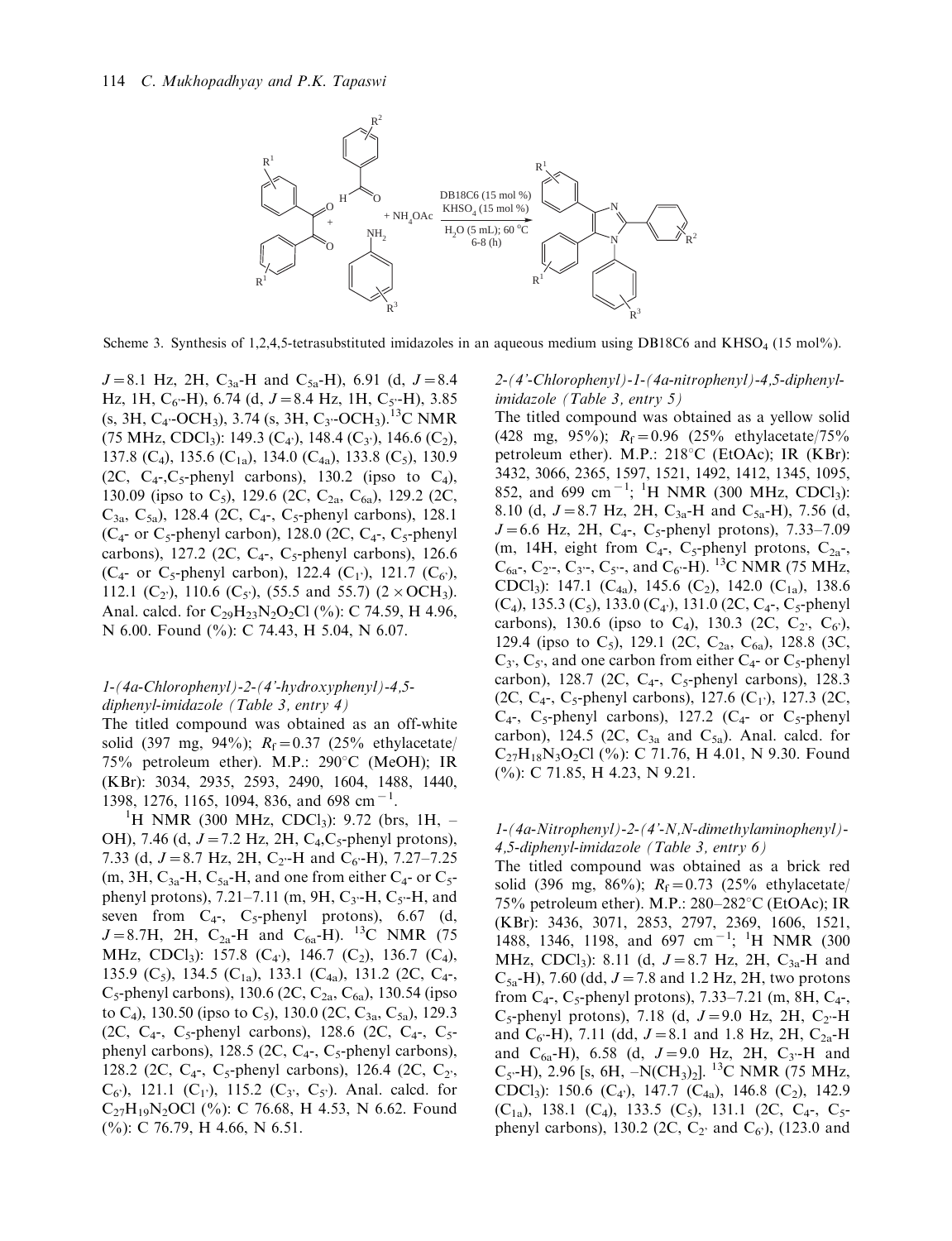| Entry                       | $\mathop{\text{\rm Products}}$                                                                                                               | Time (h)         | Yields $(\% )$<br>(isolated) | ${\bf References}$ |
|-----------------------------|----------------------------------------------------------------------------------------------------------------------------------------------|------------------|------------------------------|--------------------|
| $\mathbf{1}$                | OCH <sub>3</sub><br>·OH                                                                                                                      | $\boldsymbol{7}$ | 93                           |                    |
| $\sqrt{2}$                  | Ċl<br>$H_3CO$<br>N<br>OCH <sub>3</sub>                                                                                                       | $\sqrt{6}$       | $\mathbf{92}$                |                    |
| $\ensuremath{\mathfrak{Z}}$ | Cl<br>OCH <sub>3</sub><br>N<br>OCH <sub>3</sub>                                                                                              | $\sqrt{6}$       | $86\,$                       |                    |
| $\overline{4}$              | CI<br><b>OH</b>                                                                                                                              | $\boldsymbol{7}$ | $\ensuremath{94}$            |                    |
| $\sqrt{5}$                  | Ċ1<br>$\overline{\text{Cl}}$                                                                                                                 | $\,8\,$          | 95                           |                    |
| $\sqrt{6}$                  | NO <sub>2</sub><br>$-N(CH_3)_2$<br>Ņ<br>$\sim$                                                                                               | $\boldsymbol{7}$ | $86\,$                       |                    |
| $\boldsymbol{7}$            | $\begin{aligned} &\stackrel{1}{NO}_2 \\ &\stackrel{H_3CO}{\sim} \\ &\stackrel{N}{\sim} \end{aligned}$<br>OCH <sub>3</sub><br>$\mathrm{NO}_2$ | $\sqrt{6}$       | $83\,$                       |                    |

Table 3. Synthesis of 1,2,4,5-tetrasubstituted imidazoles in an aqueous medium using DB18C6 and KHSO<sub>4</sub> (15 mol%).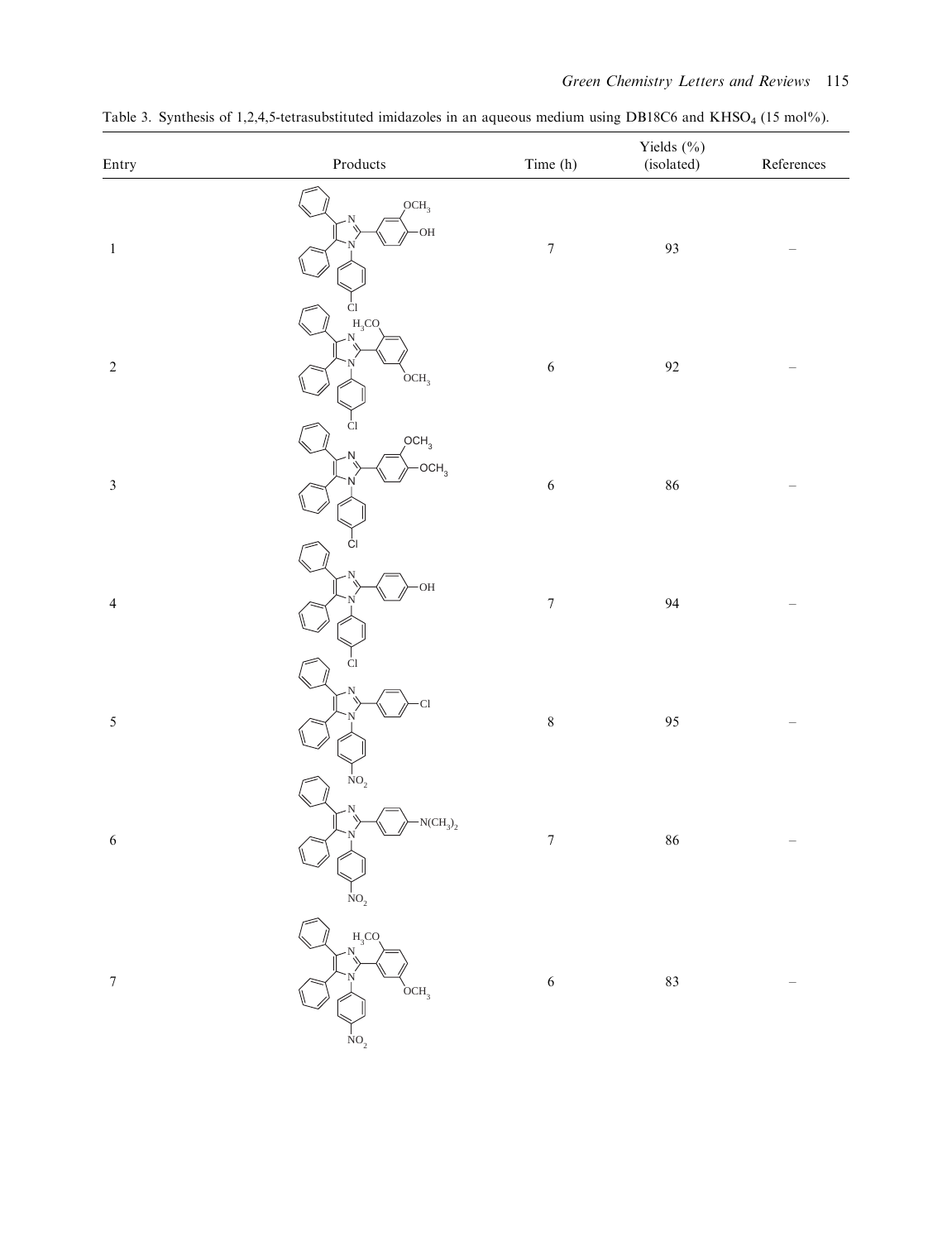# 116 C. Mukhopadhyay and P.K. Tapaswi

| Entry          | $\mathbf{Products}$                                      | Time (h)                 | Yields (%)<br>(isolated) | References |
|----------------|----------------------------------------------------------|--------------------------|--------------------------|------------|
| $\,8\,$        | OCH <sub>3</sub><br>$-OCH3$<br>OCH <sub>3</sub>          | $\sqrt{6}$               | 93                       |            |
| $\overline{9}$ | $NCH_3$ <sub>2</sub><br>$_{\text{OCH}_3}$                | $\sqrt{6}$               | $87\,$                   |            |
| $10\,$         | $NO_2$                                                   | $\boldsymbol{7}$         | $\rm 89$                 |            |
| $11\,$         | OCH <sub>3</sub><br>OCH <sub>3</sub><br>OCH <sub>3</sub> | $\sqrt{6}$               | $\mathbf{92}$            |            |
| $12\,$         | CH <sub>3</sub><br>$-N(CH_3)_2$<br>CH <sub>3</sub>       | $\sqrt{6}$               | 93                       |            |
| $13\,$         | C <sub>1</sub><br>$\mathrm{NH}_2$                        | $\,8\,$                  | $\bf 84$                 |            |
| $14\,$         | $-NCH3$ <sub>2</sub><br>NO <sub>2</sub>                  | $\overline{\mathcal{I}}$ | 85                       | $34\,$     |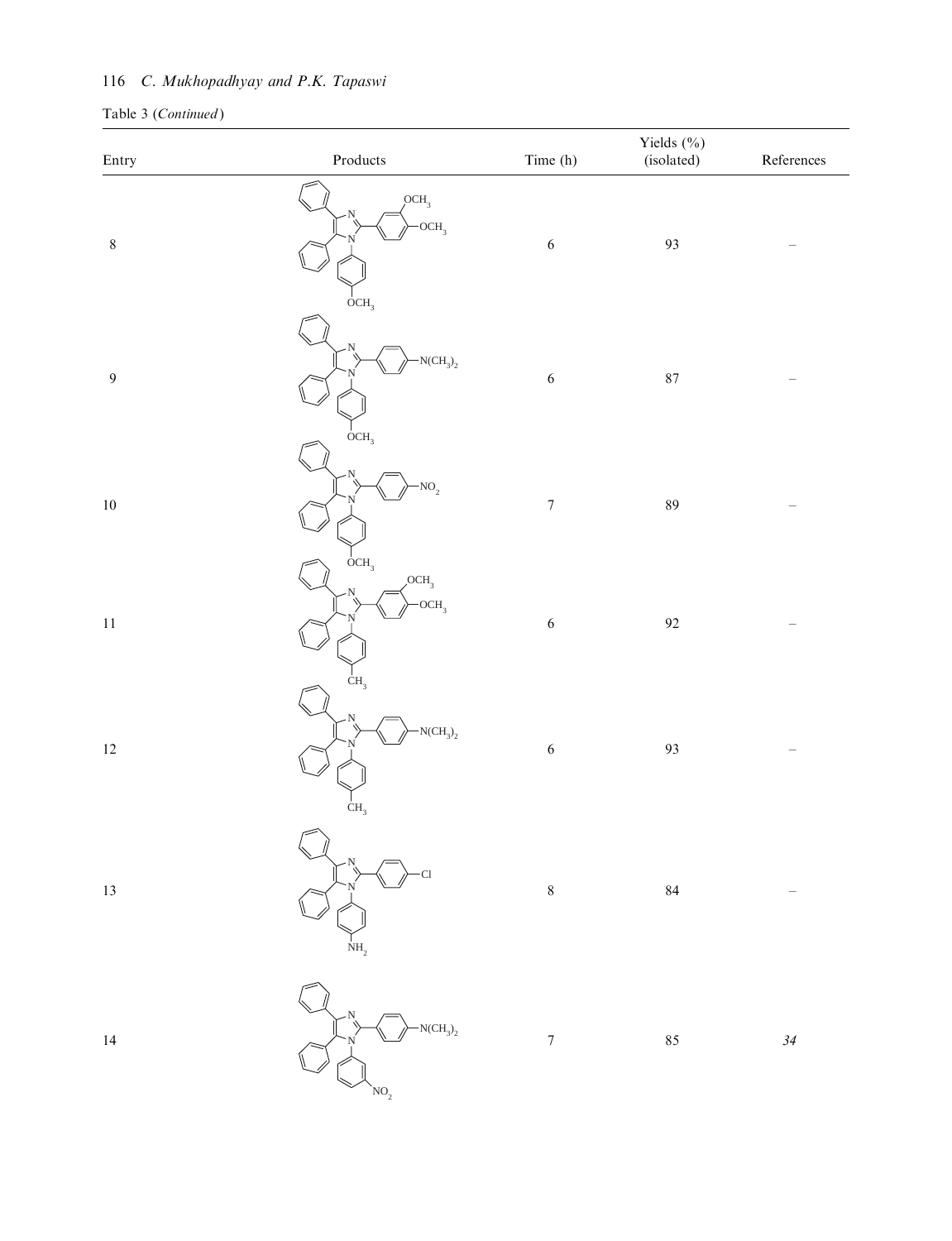| Entry  | $\bf Products$                           | Time (h)         | Yields (%)<br>(isolated) | References |
|--------|------------------------------------------|------------------|--------------------------|------------|
| 15     |                                          | $\sqrt{6}$       | 92                       | $34\,$     |
| 16     | $H_3C$<br>Br<br>$H_3C$<br>C <sub>1</sub> | $\boldsymbol{7}$ | 64                       | $43\,$     |
| $17\,$ |                                          | $\sqrt{6}$       | $\bf 84$                 | $47\,$     |

Table 3 (Continued)

129.4) (ipso to  $C_4$  and  $C_5$ ), 129.3 (2C,  $C_{2a}$  and  $C_{6a}$ ), 128.7 (2C, C<sub>4</sub>-, C<sub>5</sub>-phenyl carbons), 128.5 (C<sub>4</sub>or  $C_5$ -phenyl carbon), 128.2 (2C,  $C_4$ -,  $C_5$ -phenyl carbons), 127.5 (2C,  $C_4$ -,  $C_5$ -phenyl carbons), 127.0 ( $C_{4}$ - or  $C_{5}$ -phenyl carbon), 124.4 (2C,  $C_{3a}$  and  $C_{5a}$ ), 116.4 (C<sub>1</sub><sup>'</sup>), 111.6 (2C, C<sub>3</sub><sup>'</sup> and C<sub>5</sub><sup>'</sup>), 40.1 [2C,  $-N(CH_3)_2$ ]. Anal. calcd. for  $C_{29}H_{24}N_4O_2$  (%): C 75.64, H 5.25, N 12.17. Found (%): C 75.51, H 5.33, N 12.29.

 $2-(2', 5'-Dimension) - 1-(4a-nitrophenyl) - 4,5$ diphenyl-imidazole (Table 3, entry 7)

The titled compound was obtained as a yellow solid (396 mg, 83%);  $R_f = 0.64$  (25% ethylacetate/75% petroleum ether). M.P.:  $208-210^{\circ}$ C (EtOAc); IR (KBr): 3426, 2940, 2375, 1598, 1522, 1492, 1347, 1223, 1040, and 698 cm<sup>-1</sup>; <sup>1</sup>H NMR (300 MHz, CDCl<sub>3</sub>): 8.02 (d,  $J=9.0$  Hz, 2H, C<sub>3a</sub>-H and C<sub>5a</sub>-H), 7.61 (d,  $J=6.9$  Hz, 2H, C<sub>4</sub>-, C<sub>5</sub>-phenyl protons),



Scheme 4. Proposed mechanism for the DB18C6-KHSO<sub>4</sub> catalyzed synthesis of substituted imidazoles formation.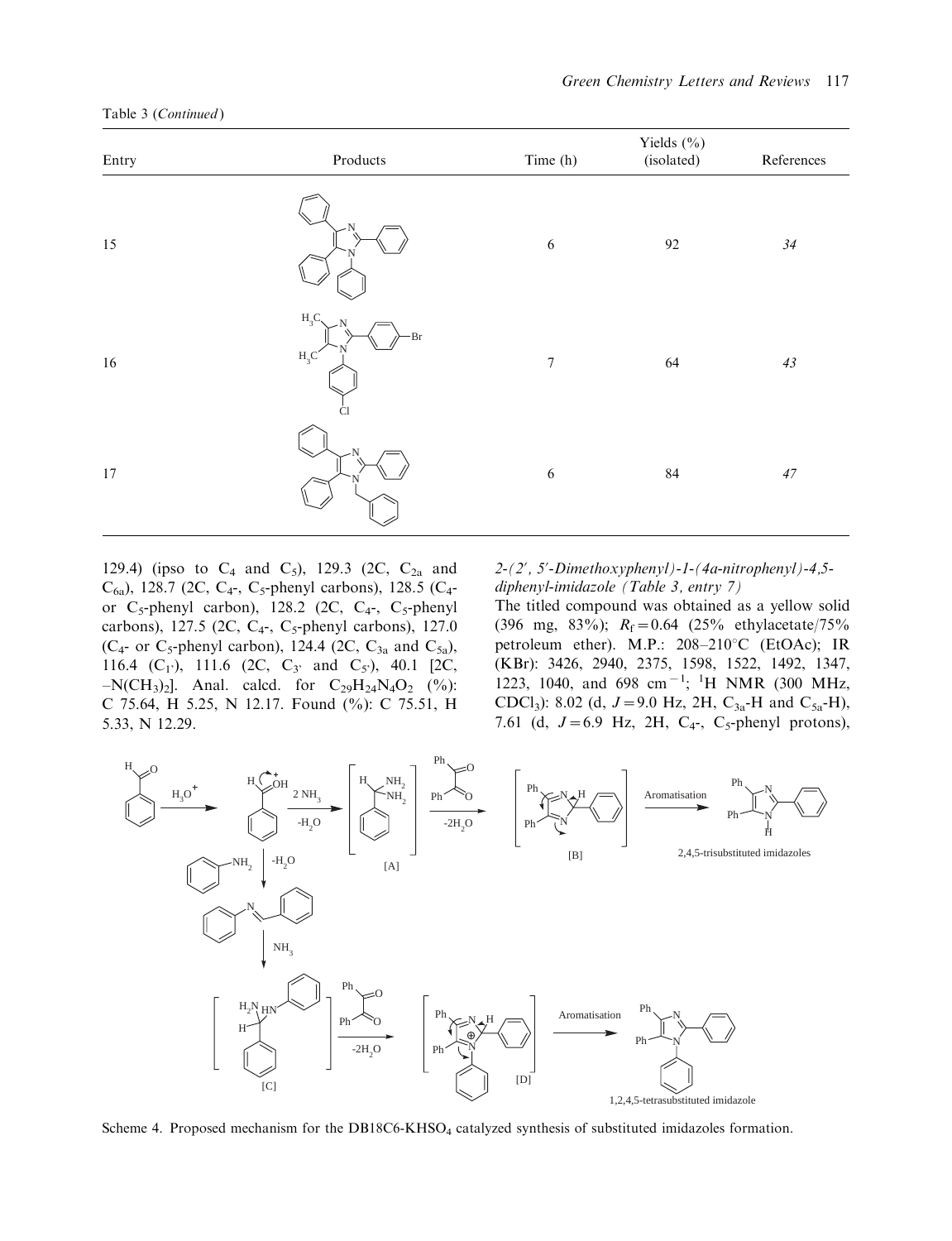7.36–7.20 (m, 6H, C<sub>4</sub>-, C<sub>5</sub>-phenyl protons), 7.16 (brd,  $J=5.7$  Hz, 3H,  $C_2$ , and two other protons from  $C_4$ and C<sub>5</sub>-phenyl protons), 7.08 (d,  $J = 9.0$  Hz, 2H, C<sub>2a</sub>-H and C<sub>6a</sub>-H), 6.93 (dd,  $J=9.0$  and 3.0 Hz, 1H, C<sub>4</sub>--H), 6.64 (d,  $J=9.0$  Hz, 1H, C<sub>3</sub> $-H$ ), 3.83 (s, 3H, C<sub>2</sub>-OCH<sub>3</sub>), 3.26 (s, 3H, C<sub>5</sub>-OCH<sub>3</sub>). <sup>13</sup>C NMR (75 MHz, CDCl<sub>3</sub>): 153.7 (C<sub>2'</sub>), 150.5 (C<sub>5'</sub>), 146.3 (C<sub>4a</sub>), 145.0  $(C_2)$ , 142.7  $(C_{1a})$ , 138.3  $(C_4)$ , 133.3  $(C_5)$ , 130.9 (2C,  $C_4$ -,  $C_5$ -phenyl carbons), 129.7 (ipso to  $C_4$ ), 129.2 (ipso to C<sub>5</sub>), 128.8 (2C, C<sub>2a</sub>, C<sub>6a</sub>), 128.5 (C<sub>4</sub>- or C<sub>5</sub>phenyl carbon), 128.1 (2C,  $C_4$ -,  $C_5$ -phenyl carbons), 127.7 (2C,  $C_4$ -,  $C_5$ -phenyl carbons), 127.5 (2C,  $C_4$ -,  $C_5$ -phenyl carbons), 127.0 ( $C_4$ - or  $C_5$ -phenyl carbon), 123.5 (2C, C<sub>3a</sub>, C<sub>5a</sub>), 119.2 (C<sub>1</sub><sup>)</sup>), 117.3 (C<sub>6</sub><sup>)</sup>), 117.1  $(C_4)$ , 111.9  $(C_3)$ , 55.8  $(C_2$ -OCH<sub>3</sub>), 54.9  $(C_5$ -OCH<sub>3</sub>). Anal. calcd. for  $C_{29}H_{23}N_3O_4$  (%): C 72.95, H 4.85, N 8.80. Found (%): C 72.83, H 4.97, N 8.95.

## 2-(3?,4?-Dimethoxyphenyl)-1-(4a-methoxyphenyl)- 4,5-diphenylimidazole (Table 3, entry 8)

The titled compound was obtained as a white solid (430 mg, 93%);  $R_f = 0.29$  (25% ethylacetate/75% petroleum ether). M.P.:  $174-176^{\circ}$ C (EtOAc); IR (KBr): 2945, 2834, 2374, 2040, 1601, 1515, 1471, 1442, 1247, 1026, and 699 cm<sup>-1</sup>. <sup>1</sup>H NMR (300 MHz, CDCl<sub>3</sub>): 7.60 (d,  $J=7.2$  Hz, 2H, C<sub>4</sub>- and C<sub>5</sub>phenyl protons),  $7.30-7.10$  (m,  $8H, C<sub>4</sub>$ ,  $C<sub>5</sub>$ -phenyl protons), 7.05 (brs, 1H, C<sub>2</sub>-H), 6.97 (d,  $J=8.4$  Hz, 3H,  $C_{2a}$ -H,  $C_{6a}$ -H, and  $C_{6}$ -H), 6.76–6.69 (m, 3H,  $C_{3a}$ -H,  $C_{5a}$ -H, and  $C_{5}$ -H), 3.80 (s, 3H,  $C_{4a}$ -OCH<sub>3</sub>), 3.71 and 3.68 [2s, 6H, C<sub>4</sub>-OCH<sub>3</sub> and C<sub>3</sub>-OCH<sub>3</sub>]. <sup>13</sup>C NMR (75 MHz, CDCl<sub>3</sub>): 159.0 (C<sub>4a</sub>), 148.9 (C<sub>4</sub><sup>,</sup>), 148.2 ( $C_3$ ), 146.7 ( $C_2$ ), 137.6 ( $C_4$ ), 134.4 ( $C_5$ ), 131.0 (2C,  $C_4$ -,  $C_5$ -phenyl carbons), (130.7, 130.6, and 129.9) (3C,  $C_{1a}$ ,  $C_4$  and  $C_5$  ipso carbons), 129.4 (2C,  $C_{2a}$ ,  $C_{6a}$ ), 128.1 (2C,  $C_4$ -,  $C_5$ -phenyl carbons), 127.9 (2C,  $C_4$ -,  $C_5$ -phenyl carbons), 127.7 ( $C_4$ - or  $C_5$ -phenyl carbon), 127.2 (2C,  $C_4$ -,  $C_5$ -phenyl carbons), 126.3 (C<sub>4</sub>- or C<sub>5</sub>-phenyl carbon), 123.1 (C<sub>1</sub><sup>-</sup>), 121.5 (C<sub>6</sub><sup>-</sup>), 114.0 (2C, C<sub>3a</sub>, C<sub>5a</sub>), 111.3 (C<sub>2</sub><sup>)</sup>), 110.6 (C<sub>5</sub><sup>)</sup>), 55.6  $(C_{4a}$ -OMe), 55.5  $(C_{4}$ -OMe), and 55.2  $(C_{3}$ -OMe). Anal. calcd. for  $C_{30}H_{26}N_2O_3$  (%): C 77.90, H 5.67, N 6.06. Found (%): C 77.81, H 5.75, N 6.14.

#### 2-(4?-N,N-Dimethylaminophenyl)-1-(4amethoxyphenyl)-4,5-diphenyl-imidazole (Table 3, entry 9)

The titled compound was obtained as an off-white solid (387 mg, 87%);  $R_f = 0.67$  (25% ethylacetate/ 75% petroleum ether). M.P.:  $224^{\circ}$ C (EtOAc); IR (KBr): 3436, 2899, 2375, 1610, 1510, 1441, 1365, 1248, 818, and 699 cm<sup>-1</sup>; <sup>1</sup>H NMR (300 MHz, CDCl<sub>3</sub>): 7.61 (d,  $J=7.5$  Hz, 2H, C<sub>4</sub>-, C<sub>5</sub>-phenyl protons), 7.33 (d,  $J=8.7$  Hz, 2H, C<sub>2</sub>-H and C<sub>6</sub>-H),

7.26–7.11 (m, 8H,  $C_4$ -,  $C_5$ -phenyl protons), 6.99 (d,  $J=8.7$  Hz, 2H, C<sub>2a</sub>-H and C<sub>6a</sub>-H), 6.76 (d,  $J=8.7$ Hz, 2H,  $C_{3a}$ -H and  $C_{5a}$ -H), 6.58 (d,  $J=8.7$  Hz, 2H,  $C_{3}$ -H and  $C_{5}$ -H), 3.76 (s, 3H,  $C_{4a}$ -OCH<sub>3</sub>), 2.93 [s, 6H,  $-N(CH_3)_2$ ]. <sup>13</sup>C NMR (75 MHz, CDCl<sub>3</sub>): 158.9  $(C_{4a})$ , 150.1  $(C_4)$ , 147.7  $(C_2)$ , 137.5  $(C_4)$ , 134.7  $(C_5)$ , 131.2 (2C, C<sub>4</sub>, C<sub>5</sub>-phenyl carbons), 131.1 (C<sub>1a</sub>), 130.3, and 130.2 ( $C_4$ - and  $C_5$ -ipso carbons), 129.8 (2C,  $C_2$ ),  $C_6$ , 129.6 (2C,  $C_{2a}$ ,  $C_{6a}$ ), 128.2 (2C,  $C_4$ - and  $C_5$ phenyl carbons), 128.0 (2C, from  $C_4$ - and  $C_5$ -phenyl carbons), 127.6 ( $C_4$ - or  $C_5$ -phenyl carbon), 127.4 (2C, from  $C_4$ - and  $C_5$ -phenyl carbons), 126.3 ( $C_4$ - or  $C_5$ phenyl carbon), 118.3 ( $C_1$ <sup>2</sup>), 114.1 (2C,  $C_{3a}$ ,  $C_{5a}$ ), 111.6 (2C, C<sub>3</sub>, C<sub>5</sub>), 55.3 (C<sub>4a</sub>-OC $H_3$ ), 40.2 [2C, -N(CH<sub>3</sub>)<sub>2</sub>]. Anal. calcd. for  $C_{30}H_{27}N_3O$  (%): C 80.87, H 6.11, N 9.43. Found (%): C 80.74, H 6.22, N 9.52.

## 1-(4a-Methoxyphenyl)-2-(4?-nitrophenyl)-4,5 diphenyl-imidazole (Table 3, entry 10)

The titled compound was obtained as a yellow solid (398 mg, 89%);  $R_f = 0.85$  (25% ethylacetate/75% petroleum ether). M.P.:  $198^{\circ}$ C (EtOAc); IR (KBr): 3436, 2932, 2378, 1597, 1511, 1336, 1247, 853, and 699 cm<sup>-1</sup>. <sup>1</sup>H NMR (300 MHz, CDCl<sub>3</sub>): 8.11 (d,  $J=8.7$  Hz, 2H, C<sub>3</sub>-H and C<sub>5</sub>-H), 7.65 (d,  $J=9.0$  Hz, 2H, C<sub>2</sub>-H and C<sub>6</sub>-H), 7.59 (dd,  $J=8.1$  and 1.5 Hz, 2H,  $C_4$ -,  $C_5$ -phenyl protons), 7.32–7.13 (m, 8H, 4,5phenyl protons), 7.03 (d,  $J=8.7$  Hz, 2H, C<sub>2a</sub>-H and  $C_{6a}$ -H), 6.82 (d, J = 8.7 Hz, 2H,  $C_{3a}$ -H and  $C_{5a}$ -H), 3.80 (s, 3H,  $C_{4a}$ -OCH<sub>3</sub>). <sup>13</sup>C NMR (75 MHz, CDCl<sub>3</sub>): 159.7 (C<sub>4a</sub>), 147.07 (C<sub>4</sub><sup>t</sup>), 144.3 (C<sub>2</sub>), 138.9 (C<sub>4</sub>), 136.2  $(C_1)$ , 133.5  $(C_5)$ , 132.7  $(C_{1a})$ , 131.0 (2C,  $C_4$ -,  $C_5$ phenyl carbons), 129.8 ( $C_4$ - or  $C_5$ -ipso carbon), 129.3 (2C, C<sub>2</sub>, C<sub>6</sub>), 129.1 (2C, C<sub>2a</sub>, C<sub>6a</sub>), 129.0 (C<sub>4</sub>- or C<sub>5</sub>ipso carbon), 128.5 (2C,  $C_4$ -,  $C_5$ -phenyl carbons), 128.4 ( $C_4$ - or  $C_5$ -phenyl carbon), 128.3 (2C,  $C_4$ -,  $C_5$ phenyl carbons), 127.3 (2C,  $C_{2a}$ ,  $C_{6a}$ ), 127.1 ( $C_{4}$ - or  $C_5$ -phenyl carbon), 123.4 (2C,  $C_3$ ,  $C_5$ ), 114.6 (2C,  $C_{3a}$ ,  $C_{5a}$ ), 55.4 ( $C_{4a}$ -OCH<sub>3</sub>). Anal. calcd. for  $C_{28}H_{21}N_3O_3$  (%): C 75.16, H 4.73, N 9.39. Found (%): C 75.03, H 4.89, N 9.44.

# 2-(3,4?-Dimethoxyphenyl)-1-(4a-methylphenyl)-4,5 diphenyl-imidazole (Table 3, entry 11)

The titled compound was obtained as a white solid (410 mg, 92%);  $R_f = 0.54$  (25% ethylacetate/75% petroleum ether). M.P.:  $162-164^{\circ}$ C (EtOAc); IR (KBr): 3431, 3032, 2944, 2370, 1599, 1516, 1488, 1445, 1257, 1226, 1131, 1019, 770, and 699 cm<sup>-1</sup>.<sup>1</sup>H NMR (300 MHz, CDCl<sub>3</sub>): 7.64 (d,  $J=7.2$  Hz, 2H from  $C_4$ -,  $C_5$ -phenyl protons), 7.27–7.15 (m, 8H from  $C_4$ -,  $C_5$ -phenyl protons), 7.07–7.02 (m, 4H,  $C_{2a}$ -H,  $C_{6a}$ -H, C<sub>2</sub>.-H, and C<sub>6</sub>.-H), 6.95 (d, J = 8.4 Hz, 2H,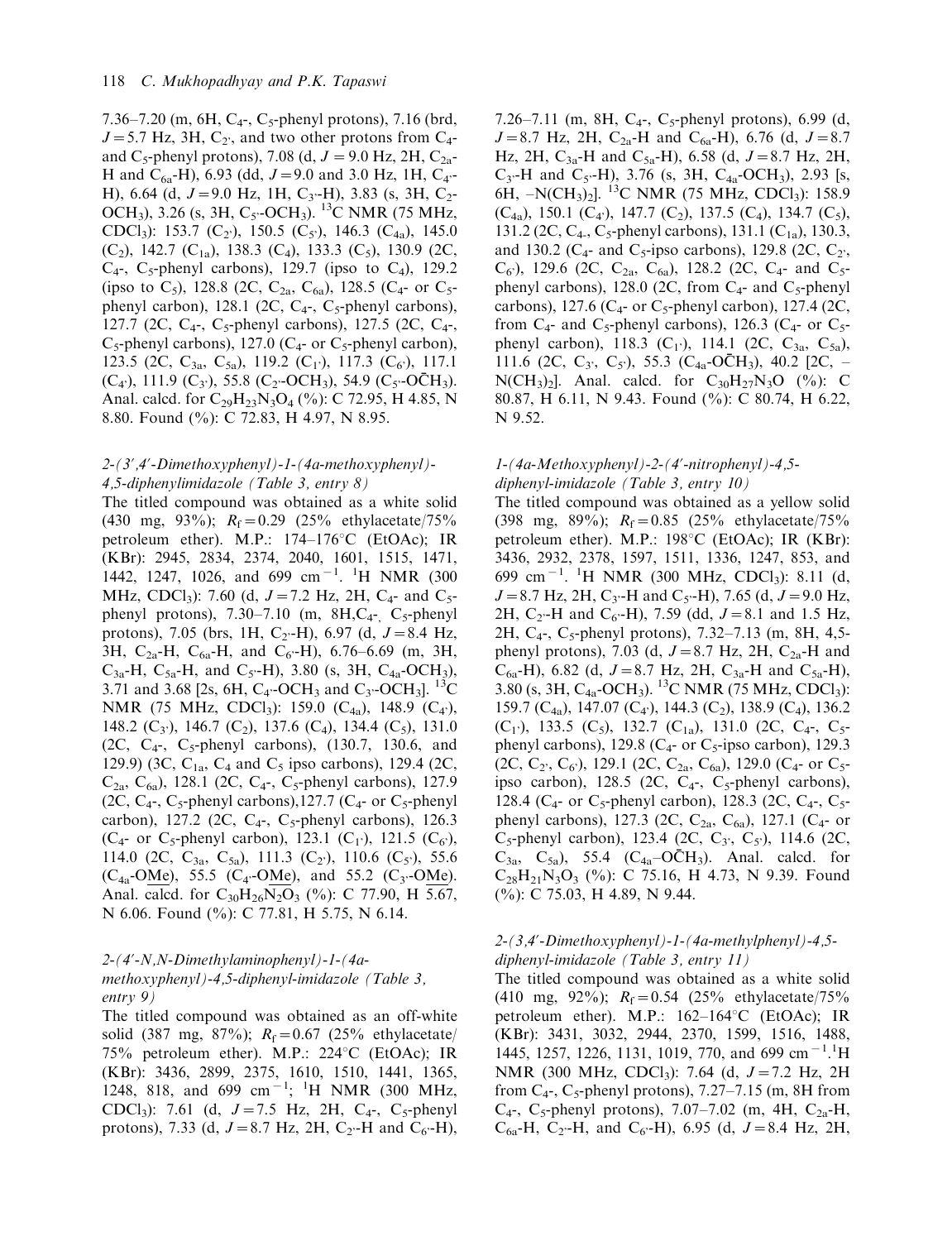$C_{3a}$ -H and  $C_{5a}$ -H), 6.72 (d,  $J=9.0$  Hz, 1H,  $C_{5}$ -H), 3.81 (s, 3H, C<sub>4</sub>-OCH<sub>3</sub>), 3.67 (s, 3H, C<sub>3</sub>-OCH<sub>3</sub>), 2.29 (s, 3H, C4a-CH3). 13C NMR (75 MHz, CDCl3): 148.9  $(C_4)$ , 148.1  $(C_3)$ , 146.5  $(C_2)$ , 137.9  $(C_{4a})$ , 137.5  $(C_4)$ , 134.5 (C<sub>1a</sub>), 134.2 (C<sub>5</sub>), 130.9 (2C, C<sub>4</sub>-, C<sub>5</sub>-phenyl carbons), 130.5, and 130.4 (2C, ipso to  $C_4$  and  $C_5$ ), 129.5 (2C, C<sub>2a</sub>, C<sub>6a</sub>), 128.1 (2C, C<sub>3a</sub>, C<sub>5a</sub>), 128.0 (2C,  $C_4$ -,  $C_5$ -phenyl carbons), 127.9 (2C,  $C_4$ -,  $C_5$ -phenyl carbons), 127.7 ( $C_4$ - or  $C_5$ -phenyl carbon), 127.1 (2C,  $C_4$ -,  $C_5$ -phenyl carbons), 126.3 ( $C_4$ - or  $C_5$ -phenyl carbon), 123.0 (C<sub>1</sub><sup>'</sup>), 121.5 (C<sub>2</sub><sup>'</sup>), 111.9 (C<sub>6</sub><sup>'</sup>), 110.5  $(C_5)$ , 55.5  $(C_4$ -OC $H_3$ ), 55.3  $(C_3$ -OC $H_3$ ), 20.8  $(C_{4a}$ - $\bar{C}H_3$ ). Anal. calcd. for  $C_{30}H_{26}N_2O_2$  (%): C 80.69, H 5.87, N 6.27. Found (%): C 80.54, H 5.99, N 6.35.

#### 2-(4?-N,N-Dimethylaminophenyl)-1-(4a-

methylphenyl)-4,5-diphenyl-imidazole (Table 3, entry 12)

The titled compound was obtained as a white solid (399 mg, 93%);  $R_f = 0.95$  (25% ethylacetate/75%) petroleum ether). M.P.:  $234-236^{\circ}$ C (EtOAc); IR (KBr): 2902, 1894, 1608, 1484, 1365, 1198, 816, 776, and 698 cm<sup>-1</sup>. <sup>1</sup>H NMR (300 MHz, CDCl<sub>3</sub>): 7.62 (d,  $J=7.0$  Hz, 2H, C<sub>4</sub>-, C<sub>5</sub>-phenyl protons), 7.34 (d,  $J=8.9$  Hz, 2H, C<sub>2</sub>-H and C<sub>6</sub>-H), 7.30–7.13 (m, 8H,  $C_4$ -,  $C_5$ -phenyl protons), 7.07 (d,  $J = 8.1$  Hz, 2H,  $C_{2a}$ -H and C<sub>6a</sub>-H), 6.96 (d,  $J=8.2$  Hz, 2H, C<sub>3a</sub>-H and  $C_{5a}$ -H), 6.59 (d,  $J=8.9$  Hz, 2H, C<sub>3</sub>-H and C<sub>5</sub>-H), 2.95 [s, 6H,  $-N(CH_3)_2$ ], 2.34 (s, 3H, C<sub>4a</sub>-CH<sub>3</sub>). <sup>13</sup>C NMR (75 MHz, CDCl<sub>3</sub>): 150.1 (C<sub>4</sub><sup>2</sup>), 147.6 (C<sub>2</sub>), 137.8 (C<sub>4a</sub>), 137.5 (C<sub>4</sub>), 134.8 (C<sub>1a</sub>), 134.6 (C<sub>5</sub>), 131.2 (2C,  $C_4$ -,  $C_5$ -phenyl carbons), 131.0 (ipso to  $C_4$ ), 130.1 (ipso to C<sub>5</sub>), 129.8 (2C, C<sub>2</sub><sup>,</sup> and C<sub>6</sub><sup></sup>), 129.6 (2C,  $C_{2a}$  and  $C_{6a}$ ), 128.2 (2C,  $C_{3a}$  and  $C_{5a}$ ), 128.2 (2C,  $C_{4}$ and  $C_5$ -phenyl carbons), 128.0 (2C,  $C_4$ -,  $C_5$ -phenyl carbons), 127.6 ( $C_4$ - or  $C_5$ -phenyl carbon), 127.4 ( $C_4$ or  $C_5$ -phenyl carbon), 126.3 ( $C_4$ - or  $C_5$ -phenyl carbon), 118.2 ( $C_1$ ), 111.5 (2C,  $C_3$ <sup>,</sup> and  $C_5$ <sup>'</sup>), 40.1 [2C,  $-N(CH_3)_2$ ], 21.1 (C<sub>4a</sub>-CH<sub>3</sub>). Anal. calcd. for  $C_{30}H_{27}N_3$  (%): C 83.88, H 6.34, N 9.78. Found (%): C 83.75, H 6.51, N 9.89.

#### 1-(4a-Aminophenyl)-2-(4'-chlorophenyl)-4,5 diphenyl-imidazole (Table 3, entry 13)

The titled compound was obtained as a grey solid (379 mg, 90%);  $R_f = 0.64$  (25% ethylacetate/75%) petroleum ether). M.P.:  $236-238$ °C (EtOAc); IR (KBr): 3382, 3051, 2275, 1623, 1515, 1293, 1092, 834, and 699 cm<sup>-1</sup>. <sup>1</sup>H NMR (300 MHz, CDCl<sub>3</sub>): 7.41 (dd,  $J=8.1$  and 1.8 Hz, 2H, C<sub>4</sub>-, C<sub>5</sub>-phenyl protons), 7.27 (dd,  $J=6.9$  and 1.8 Hz, 2H, C<sub>2</sub>-H and  $C_6$ -H), 7.14–6.90 (m, 10H,  $C_3$ -H,  $C_5$ -H, and eight protons from  $C_4$ - and  $C_5$ -phenyl protons), 6.62 (dd,  $J=6.8$  and 2.1 Hz, 2H, C<sub>2a</sub>-H and C<sub>6a</sub>-H), 6.34 (dd,

 $J=6.8$  and 2.4 Hz, 2H, C<sub>3a</sub>-H and C<sub>5a</sub>-H), 3.84 (s, 2H,  $-NH_2$ ). <sup>13</sup>C NMR (75 MHz, CDCl<sub>3</sub>): (146.7 and 145.5) (2C, C<sub>4a</sub>, C<sub>2</sub>), 137.3 (2C, C<sub>4</sub>, C<sub>5</sub>), (134.5 and 133.4 (2C, C<sub>1a</sub>, C<sub>4</sub>), 131.5 (2C, ipso to C<sub>4</sub>, C<sub>5</sub>), 131.1 (2C, C<sub>4</sub>-, C<sub>5</sub>-phenyl carbons), 130.1 (2C, C<sub>2</sub><sup>'</sup>, C<sub>6</sub><sup>'</sup>), 129.0, and 128.3 (6C,  $C_{2a}$ ,  $C_{6a}$ ,  $C_3$ ,  $C_5$ , and two from  $C_4$ - and  $C_5$ -phenyl carbons), 128.2 (2C,  $C_4$ -,  $C_5$ phenyl carbons), 128.1 ( $C_4$ - or  $C_5$ -phenyl carbon), 127.4 (2C,  $C_4$ -,  $C_5$ -phenyl carbons), 126.9 ( $C_4$ - or  $C_5$ phenyl carbons), 126.8  $(C_1)$ , 115.1 (2C,  $C_{3a}$ ,  $C_{5a}$ ). Anal. calcd. for  $C_{27}H_{20}N_3Cl$  (%): C 76.86, H 4.78, N 9.96. Found (%): C 76.75, H 4.91, N 9.82.

#### **Conclusion**

We have for the first time utilized potassium hydrogen sulfate in the presence of dibenzo-18-crown-6 (DB18C6) as an efficient and highly effective catalyst for the facile synthesis of a wide variety of tri- and tetrasubstituted imidazoles in an aqueous medium at moderate temperature. Mild reaction conditions, easy work-up procedure, excellent overall yield, and use of water as the green reaction medium are the major advantages of this methodology.

#### Acknowledgements

One of the authors (P.K.T.) thanks the University Grants Commission, New Delhi, for his fellowship (SRF). We thank the CAS Instrumentation Facility, Department of Chemistry, University of Calcutta, for spectral data. We also acknowledge the grant received from UGC-funded Major project, F. No. 37-398/2009 (SR) dated 11 January 2010.

#### References

- (1) Parenty, A.D.C.; Smith, L.V.; Pickering, A.L.; Long, D.L.; Cronin, L. J. Org. Chem. 2004, 69, 5934-5946.
- (2) Tietze, L.F. Chem. Rev. 1996, 96, 115-136.
- (3) Bai, L.; Wang, J.X.; Zhang, Y. Green Chem. 2003, 5, 615-617.
- (4) Pironti, V.; Colonna, S. Green Chem. 2005, 7, 43-45.
- (5) Nüchter, M.; Ondruschka, B.; Bonrath, W.; Gum, A. Green Chem. 2004, 6, 128-141.
- (6) Herrerias, C.I.; Xiaoquan, Y.; Li, Z.; Li, C.-J. Chem. Rev. 2007, 107, 2546-2562.
- (7) Lambardino, J.G.; Wiseman, E.H. J. Med. Chem. 1974, 17, 1182-1188.
- (8) Philips, A.P.; White, H.L.; Rosen, S. Eur. Pat. Appl. EP 58890, 1982.
- (9) Lee, J.C.; Laydon, J.T.; McDonnell, P.C.; Gallagher, T.F.; Kumar, S.; Green, D.; McNulty, D.; Blumenthal, M.J.; Keys, J.R.; Vatter, S.W.L.; Strickler, J.E.; McLaughlin, M.M.; Siemens, I.R.; Fisher, S.M.; Livi, G.P.; White, J.R.; Adams, J.L.; Young, P.R. Nature 1994, 372, 739-746.